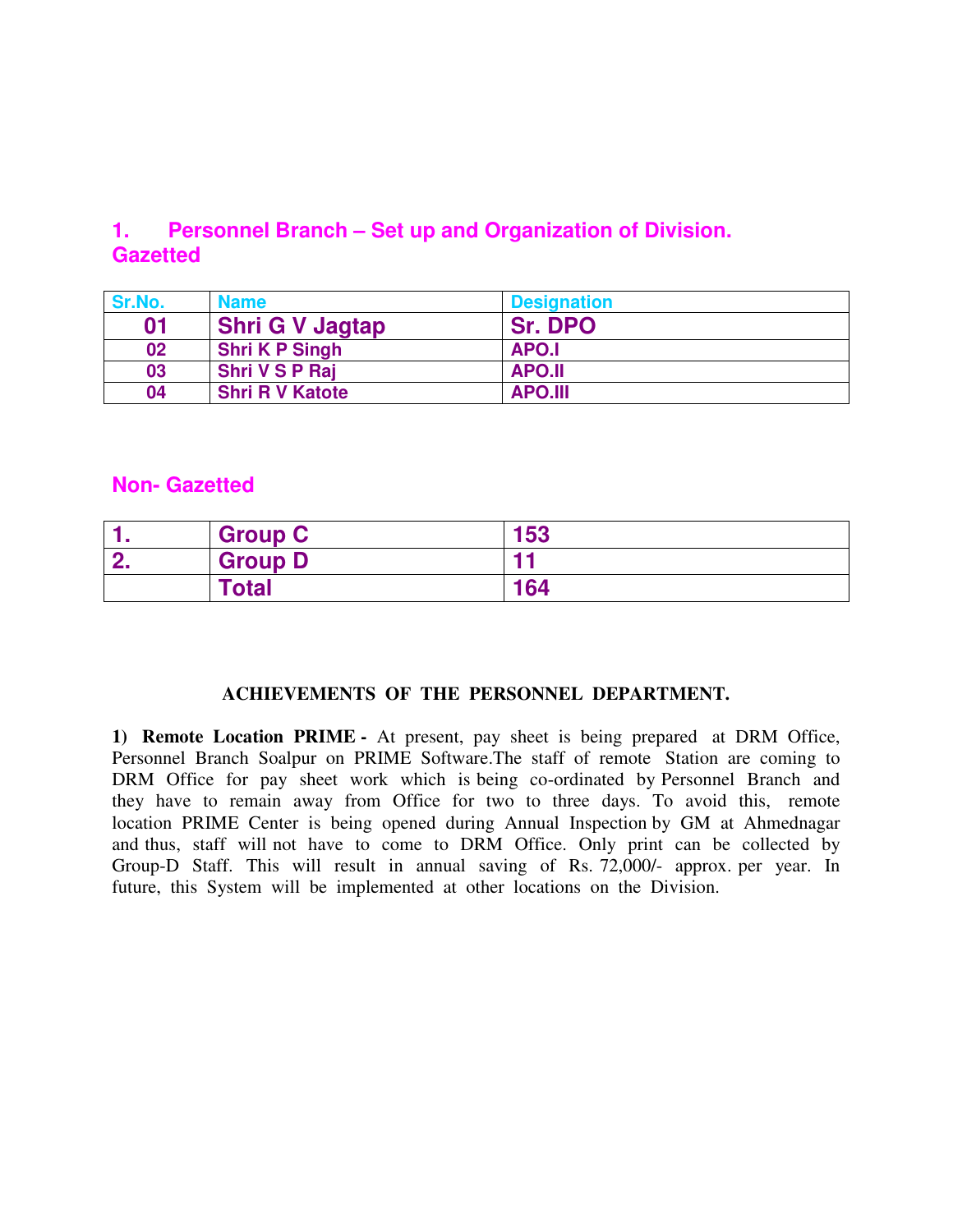#### **2) Training Module -**



**3) Grievance Adalat -** To reduce the grieveance and to have more staff contact, Grievance Adalat were conducted at Yeola on 30.01.2009 and at Ahmednagar on 06.02.2009 in which at Yeola - 35 and at Ahmednagar – 35 staff Grievacnes received. All are disposed off.

**4) Pay Commisison -**Sixth Pay Commisison was successfully implemented for al the staff as per Government~s Orders in time, as well the 40% arrears (of Rs. 23.8 Crores paid) and PLB arrears for 2006-07 were paid before due date. Amount of Rs. 79,65,719/ difference of Pay Commission arrears have been paid to the Group-D staff who were placed in PB-I Band.

#### **5) Publication of Notice for information to Pre-2006 retirees –**

Wide publicity to communicate necessary gudelines for consolidation of revised pension due to implementation of recommendation of VIth Pay Commisison with Annexue-I of o.M.No.38/37/08/PW(A) dated 14.10.2008 through News paper in English, Kannada, Hindi and marathi of geographical Jurisdiction of this division is given on 05.02.2009. Annexure-I is helpful to arrive pension / family of Pre-2006 retiree to the extent of 50% / 30% of equivalent of pay band and GP of every Scale on Railways.

**6) RRB Examination -** Railway Recruitment Board Examination for the post of Goods Guard was conducted on 19.10.2008 at 29 Centers in Solapur. For this Examination 25430 candidates were allotted which is maximum ever allotted to Solapur Division. With proper co-ordination with local police, examination was conducted peacefully and without untoward incident.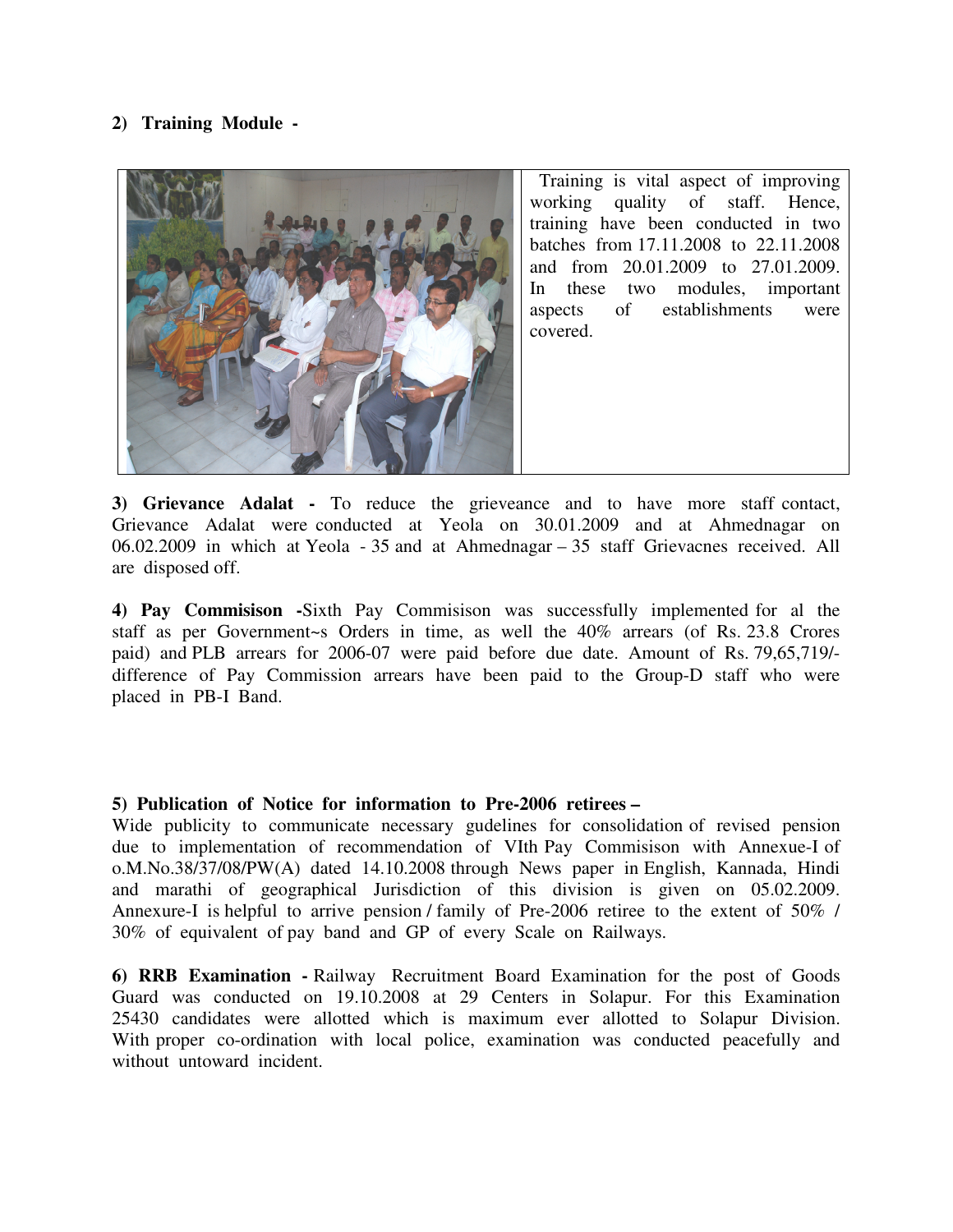### **ACHIEVEMENTS DONE BY THE DIVISION FORM JANUARY 2008 TO DECEMBER 2008** -

**1) Remote Location PRIME -** At present, pay sheet is being prepared at DRM Office Soalpur on PRIME Software. The staff of remote Station are coming to DRM Office for pay sheet work and therefore ,they have to remain away from Office for two to three days. To avoid this, remote location PRIME Center is being opened Ahmednagar and thus, staff will not have to come to DRM Office. Only print can be collected by Group-D Staff. This will result in annual saving of Rs. 72,000/- approx. per year. In future, this System will be implemented at other locations on the Division.

**2) Training Module -** Training has been conducted for development Personnel staff working on Solapur Division for better improvement in day-to-day work.<sup>1st</sup> batch o 15 cadre dealing Clerk / OS was held from 17.11.2008 to 22.11.2008 i.e.(05 days). In this module subject like preparation of Office Note ,Selection, Senority,Roster, DAR,MPP, HOER, Rajbhasha Sixth Pay Commission issues were discussed with the staff. Necessary guidelines were given to the staff  $2<sup>nd</sup>$  btch for 14 cadre- dealing staff was conducted from 20.01.2009 to 27.01.2009. In future Group Clerks will be given training in the related subjects in improve their day-to-day work.

 Secondly, it has been decided to discuss the New Circulars in the month on every  $3<sup>rd</sup>$  Thursday which will help the staff to implement the same this has started from Aug. 2008.

**3) Grievance Adalat -** Grievances are being received through Single Window systm and throughSectional SWis; even then some of the staff are remaining unattended for their grievances to over come their difficulties. It was decided to conduct the grievances Adalat on the nominted big stations on the specified dates. The Sectional staf can give / submit their grievances for redressal in advance.

First Grievance Adalat was held on 30.01.2009 at Yeola for the staff between Ahmednagar-Yeola stations. And total 35 Grievacnes received out of which 33 grievacanes are clared within a week and remaining two cases are in process.

 On 06.02.2009 grievance Adalat held at Ahmednagar the staff between Daund-Ahmednagar. Total 33 Grievances received. Out of which 15 have been cleared within a week and remaining 18 cases are in process.

| Sr.No. | <b>Station</b> | Date      |
|--------|----------------|-----------|
|        | Daund          | 27.2.2009 |
|        | Kurduwadi      | 06.3.2009 |
|        | Dudhani        | 27.3.2009 |

Further the grievances Adalat schedule is as under -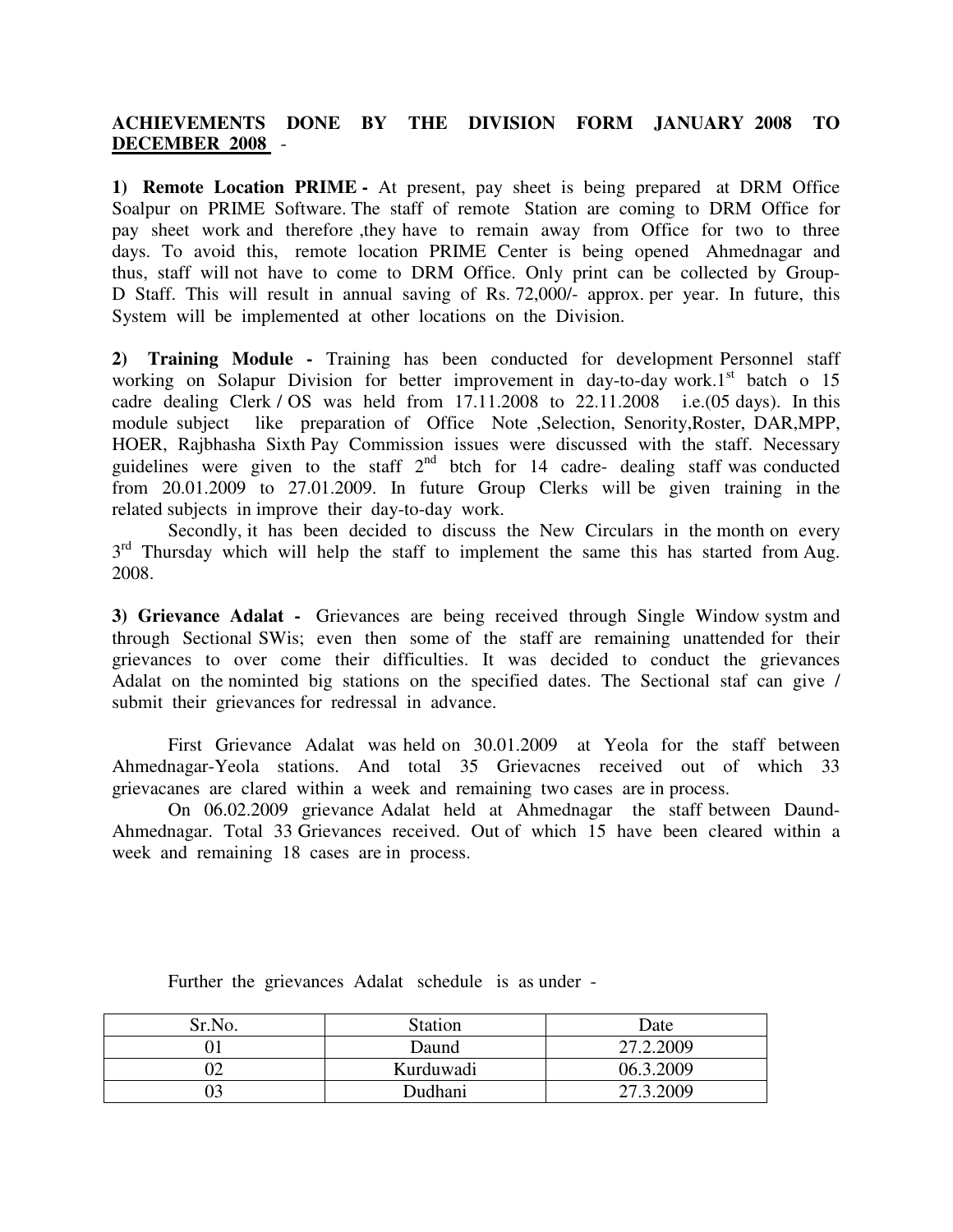| $\overline{\phantom{a}}$<br>∸י<br>ິ<br>$\sim$ | $- - -$<br>. .<br>W<br>au<br>$\cdots$ | 100 <sup>c</sup><br>WV. |
|-----------------------------------------------|---------------------------------------|-------------------------|
|-----------------------------------------------|---------------------------------------|-------------------------|

**4)Publication of Notice for information to Pre.2006 retires.-** Wide publicity to communicate necessary gudelines for consolidation of revised pension due to implementation of recommendation of VIth Pay Commisison with Annexue-I of o.M.No.38/37/08/PW(A) dated 14.10.2008 through News paper in English, Kannada, Hindi and marathi of geographical Jurisdiction of this division is given on 05.02.2009. Annexure-I is helpful to arrive pension / family of Pre-2006 retiree to the extent of 50% / 30% of equivalent of pay band and GP of every Scale on Railways.

5) Pay Commission Work - 6<sup>th</sup> Pay Commission was successfully implemented for all the staff as per Government orders in time as well the 40% arrears (of Rs. 23.8 Crores paid) and PLB arrears for 2006-07 were paid before due date.

 Amount to Rs. 79,65,719/- pay commission has been paid to the Group D staff who placed in PB I Band.

**6) ISO 9001-2000 Certificate -** Sr. DPO`s Office has acquired ISO 9001-2000 Certificate. It demonstrates the ability to provide a product that meets customer requirement. To address customer satisfaction through effective application of the system including continual improvement and assurance conformity.

 The records i.e. Service Registers, Personnel Files and Leave Accounts of the staff have been updated to the mark of ISO standard and kept in a systematic way which will help the dealer as well as any other employee to take out the required file within a minutes time. Secondly the work is being done as per the laid down procedure and within that time frame.

 The main motto is to promptly provide dues and bonafide entitlements alongwith feasible welfare services to all serving and retired persons of Solapur Division and their families, maintenance of harmonious inductrial relations, prompt fulfillment of inter departmental requirement through continuous system upgradation.

 The external Audit of Sr.DPO`s Office had been conducted on 8.2.08. The audit had been found very satisfactory by the Auditor and he had not found any major nonconformity viz a viz the quality procedure and the office had been received ISO 9001 – 2000 certificate on 22.2.2008. This is a great achievement and its displays the high level of efficiency, and promptness in dealing of staff matter by the Division.

**7) Recruitment of Licensed Porter as Gangman -** Out of 124 Licenses Porters, 94 have submitted their applications and out of these, 79 have been appointed.

#### **8) RECOVERY OF OVERPAYMENT OF MILEAGE -**